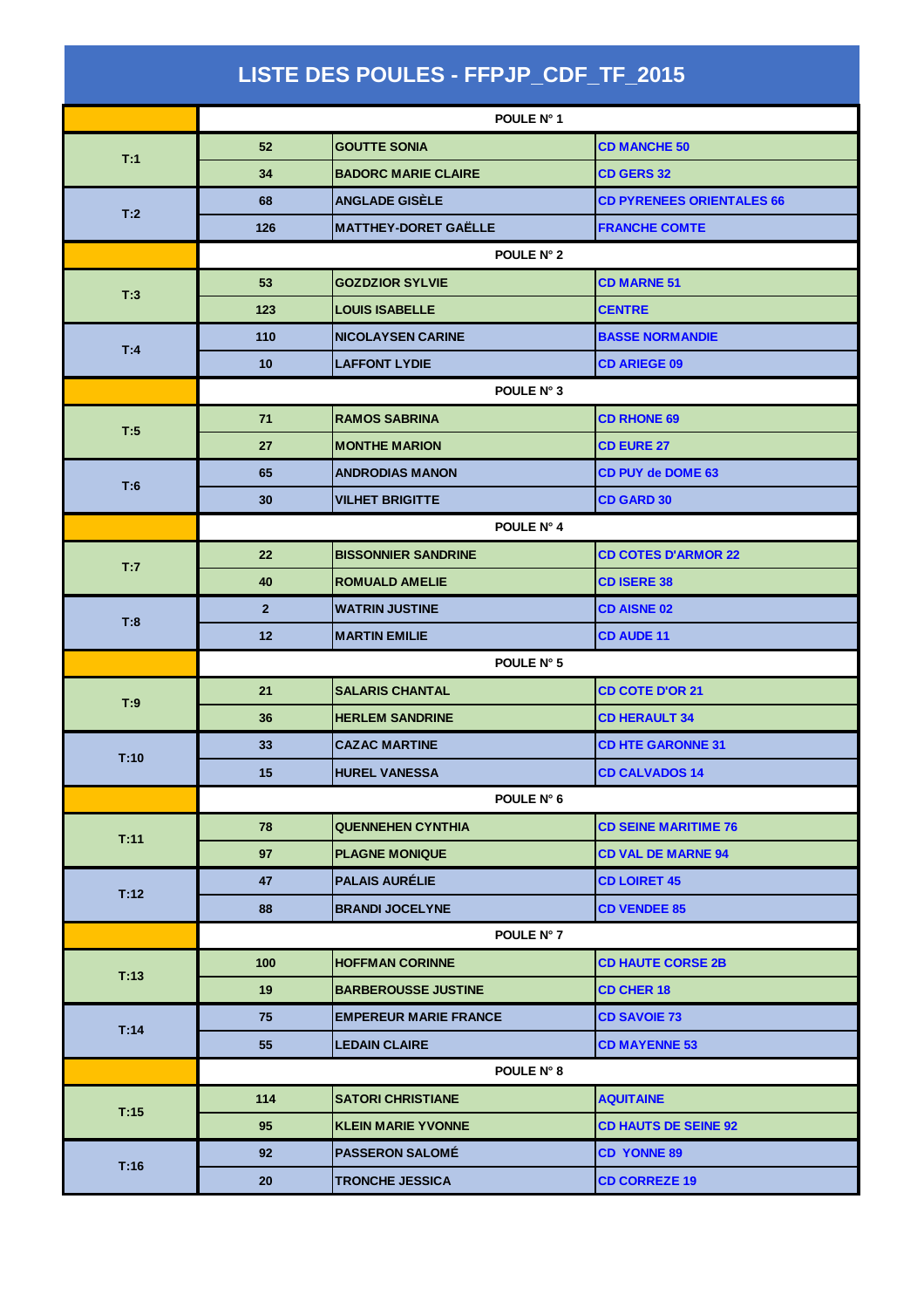| LISTE DES POULES - FFPJP_CDF_TF_2015 |                |                               |                                   |  |  |
|--------------------------------------|----------------|-------------------------------|-----------------------------------|--|--|
|                                      | POULE N° 9     |                               |                                   |  |  |
| T:17                                 | 117            | <b>VERNILE FLORIANE</b>       | <b>RHONE ALPES</b>                |  |  |
|                                      | 89             | <b>MOREAU EMILINE</b>         | <b>CD VIENNE 86</b>               |  |  |
| T:18                                 | 28             | <b>TROGER CHRISTEL</b>        | <b>CD EURE ET LOIR 28</b>         |  |  |
|                                      | 46             | <b>JOALLAND PASCALINE</b>     | <b>CD LOIRE ATLANTIQUE 44</b>     |  |  |
|                                      | POULE N° 10    |                               |                                   |  |  |
|                                      | 60             | <b>PERRIN MALHAURY</b>        | <b>CD NIEVRE 58</b>               |  |  |
| T:19                                 | 45             | <b>BENIGAUD MARION</b>        | <b>CD HAUTE LOIRE 43</b>          |  |  |
| T:20                                 | 99             | <b>MAZZONI OLIVIA</b>         | <b>CD CORSE DU SUD 2A</b>         |  |  |
|                                      | 115            | <b>PHILIP LUCIE</b>           | <b>PROVENCE ALPES COTE D'AZUR</b> |  |  |
|                                      | POULE N° 11    |                               |                                   |  |  |
| T:21                                 | 113            | <b>TRUTT SOPHIE</b>           | <b>POITOU CHARENTES</b>           |  |  |
|                                      | 107            | <b>BAUSSIAN-PROTAT NADEGE</b> | <b>MIDI PYRENEES</b>              |  |  |
| T:22                                 | 14             | <b>ESPINAS LUCETTE</b>        | <b>CD BOUCHES du RHONE 13</b>     |  |  |
|                                      | 121            | <b>LAPALUS NATHALIE</b>       | <b>BOURGOGNE</b>                  |  |  |
|                                      | POULE N° 12    |                               |                                   |  |  |
| T:23                                 | 84             | <b>MICHELETTO EVA</b>         | <b>CD TARN ET GARONNE 82</b>      |  |  |
|                                      | 86             | <b>JULLIEN STÉPHANIE</b>      | CD VAR 83                         |  |  |
| T:24                                 | 91             | <b>PETITNICOLAS BRIGITTE</b>  | <b>CD VOSGES 88</b>               |  |  |
|                                      | 112            | <b>NICOLAS LILIANE</b>        | <b>PAYS DE LA LOIRE</b>           |  |  |
|                                      | POULE N° 13    |                               |                                   |  |  |
| T:25                                 | 70             | <b>PFLEGER AURORE</b>         | <b>CD HAUT-RHIN 68</b>            |  |  |
|                                      | 4              | <b>STREIT FRANCOISE</b>       | <b>CD ALPES HTE PROVENCE 04</b>   |  |  |
| T:26                                 | 51             | <b>AILLERIE SOPHIE</b>        | <b>CD MAINE ET LOIRE 49</b>       |  |  |
|                                      | 13             | <b>BORIES AURÉLIE</b>         | <b>CD AVEYRON 12</b>              |  |  |
|                                      |                | POULE Nº 14                   |                                   |  |  |
| T:27                                 | 37             | <b>GUILLAUME FRANÇOISE</b>    | <b>CD ILLE ET VILAINE 35</b>      |  |  |
|                                      | 120            | <b>PEYROT CINDY</b>           | <b>AUVERGNE</b>                   |  |  |
| T:28                                 | 79             | <b>GAUTHIER STÉPHANIE</b>     | <b>CD SEINE ET MARNE 77</b>       |  |  |
|                                      | 119            | <b>SEGARD CHRISTINE</b>       | <b>HAUTS de FRANCE</b>            |  |  |
|                                      |                | POULE N° 15                   |                                   |  |  |
| T:29                                 | 101            | PIERRE-GABRIEL MICKAËLLE      | <b>CD MARTINIQUE 972</b>          |  |  |
|                                      | 32             | <b>DEON VALÉRIE</b>           | <b>CD HTE GARONNE 31</b>          |  |  |
|                                      | 41             | <b>GUILLEMENEY MARGAUX</b>    | <b>CD JURA 39</b>                 |  |  |
| T:30                                 | $\overline{7}$ | <b>BOUVIER VALÉRIE</b>        | <b>CD ALPES MARITIMES 06</b>      |  |  |
|                                      |                | POULE N° 16                   |                                   |  |  |
| T:31                                 | 59             | <b>BECKER VÉRÉNA</b>          | <b>CD MOSELLE 57</b>              |  |  |
|                                      | 90             | <b>PEREZ-FERRER KARINE</b>    | <b>CD HAUTE VIENNE 87</b>         |  |  |
| T:32                                 | 98             | <b>HORWITZ AUDREY</b>         | <b>CD VAL D'OISE 95</b>           |  |  |
|                                      | 104            | <b>GASC PAULINE</b>           | <b>LANGUEDOC ROUSSILLON</b>       |  |  |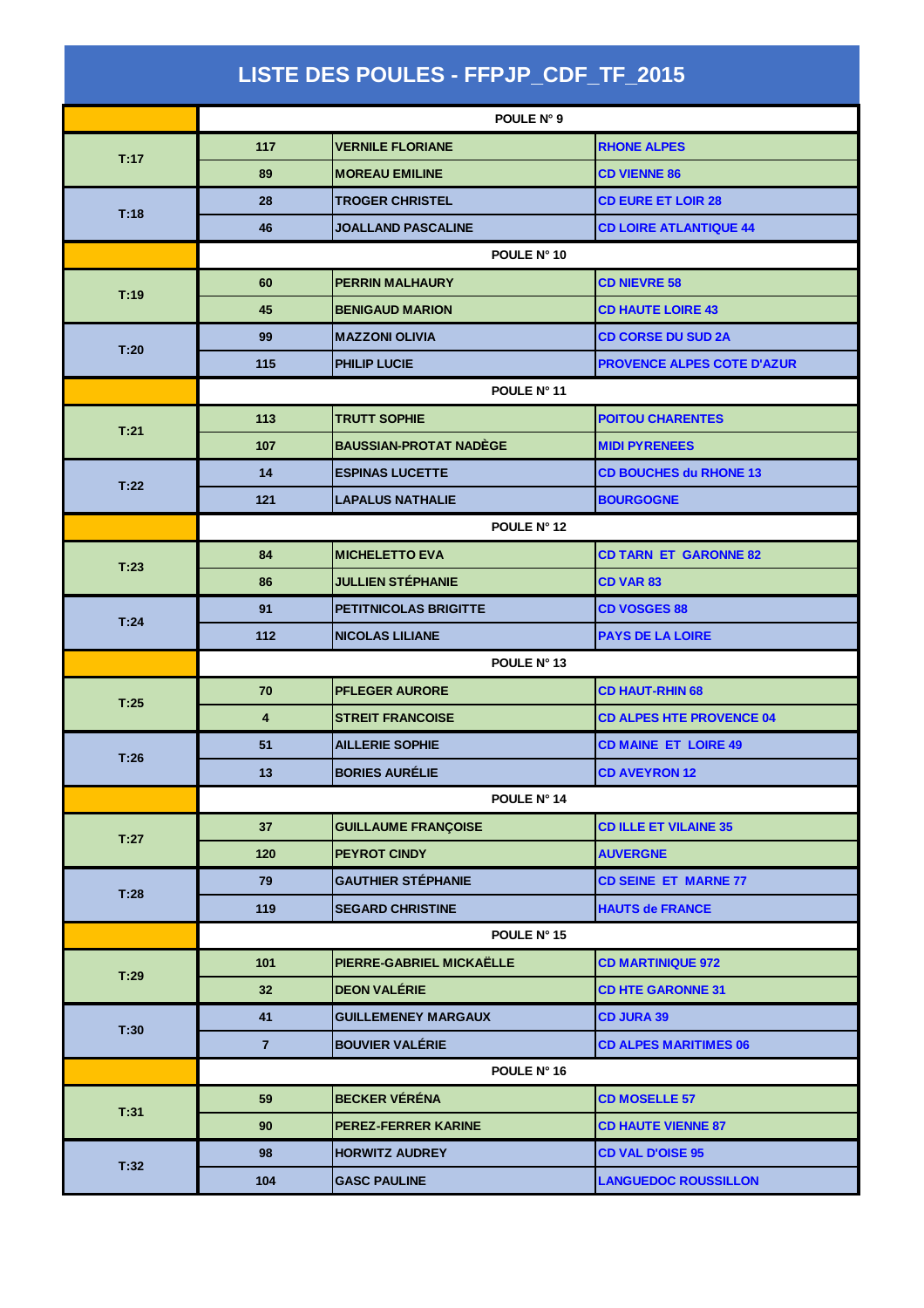| LISTE DES POULES - FFPJP_CDF_TF_2015 |                 |                               |                                   |  |  |
|--------------------------------------|-----------------|-------------------------------|-----------------------------------|--|--|
|                                      |                 | POULE N° 17                   |                                   |  |  |
| T:33                                 | 108             | <b>MAQUA JESSICA</b>          | <b>PICARDIE</b>                   |  |  |
|                                      | 11              | <b>KRIER ROSA</b>             | <b>CD AUBE 10</b>                 |  |  |
|                                      | 85              | <b>PIRARD NOËLLE</b>          | <b>CD TARN ET GARONNE 82</b>      |  |  |
| T:34                                 | 127             | <b>BANDIERA AUDREY</b>        | <b>AUVERGNE</b>                   |  |  |
|                                      | POULE N° 18     |                               |                                   |  |  |
|                                      | 62              | <b>MONNET GENEVIÈVE</b>       | <b>CD OISE 60</b>                 |  |  |
| T:35                                 | 124             | <b>BULIDON ANNE</b>           | <b>CHAMPAGNE ARDENNE</b>          |  |  |
|                                      | 80              | <b>MONNEVEUX AURÉLIE</b>      | <b>CD YVELINES 78</b>             |  |  |
| T:36                                 | 50              | <b>ARDUCA MARIE-VÉRONIQUE</b> | <b>CD LOZERE 48</b>               |  |  |
|                                      | POULE N° 19     |                               |                                   |  |  |
| T:37                                 | 24              | <b>LABROUSSE VALÉRIE</b>      | <b>CD DORDOGNE 24</b>             |  |  |
|                                      | 94              | <b>MENAGER CORINNE</b>        | <b>CD ESSONNE 91</b>              |  |  |
| T:38                                 | 23              | <b>CAMPOS MÉLODIE</b>         | <b>CD CREUSE 23</b>               |  |  |
|                                      | 93              | <b>PRENAT JAMILA</b>          | <b>CD TERRITOIRE BELFORT 90</b>   |  |  |
|                                      |                 | POULE N° 20                   |                                   |  |  |
| T:39                                 | 57              | <b>WOISARD KAREN</b>          | <b>CD MEUSE 55</b>                |  |  |
|                                      | 118             | <b>CHEVILLARD HÉLÈNE</b>      | <b>RHONE ALPES</b>                |  |  |
| T:40                                 | 39              | <b>SOUTIF CLAUDINE</b>        | <b>CD INDRE ET LOIRE 37</b>       |  |  |
|                                      | 18              | RAUTUREAU ANGÉLIQUE           | <b>CD CHARENTE MARITIME 17</b>    |  |  |
|                                      | POULE N° 21     |                               |                                   |  |  |
| T:41                                 | 87              | <b>CHEVALIER ANTOINETTE</b>   | <b>CD VAUCLUSE 84</b>             |  |  |
|                                      | 83              | <b>LACOMBE BRIGITTE</b>       | <b>CD TARN 81</b>                 |  |  |
| T:42                                 | 69              | <b>SENN MARTINE</b>           | <b>CD BAS-RHIN 67</b>             |  |  |
|                                      | 56              | <b>ANDRE VALÉRIE</b>          | <b>CD MEURTHE ET MOSELLE 54</b>   |  |  |
|                                      | POULE N° 22     |                               |                                   |  |  |
| T:43                                 | 116             | <b>MARAGE CHRISTELLE</b>      | <b>PROVENCE ALPES COTE D'AZUR</b> |  |  |
|                                      | 81              | <b>GOUBAND JOLLIT SABINE</b>  | <b>CD DEUX SEVRES 79</b>          |  |  |
| T:44                                 | 29              | <b>BOURRIAUD CAROLINE</b>     | <b>CD FINISTERE 29</b>            |  |  |
|                                      | 66              | <b>SOLIVERES DOMINIQUE</b>    | <b>CD PYRENEES ATLANTIQUES 64</b> |  |  |
|                                      |                 | POULE N° 23                   |                                   |  |  |
| T:45                                 | 103             | <b>BROUARD MARIE</b>          | <b>ILE DE FRANCE</b>              |  |  |
|                                      | 16              | <b>PRAT CÉLINE</b>            | <b>CD CANTAL 15</b>               |  |  |
| T:46                                 | 17 <sub>2</sub> | <b>BAUDRY NASTASYA</b>        | <b>CD CHARENTE 16</b>             |  |  |
|                                      | 128             | <b>GARDAN ENORA</b>           | <b>BRETAGNE</b>                   |  |  |
|                                      |                 | POULE N° 24                   |                                   |  |  |
| T:47                                 | 96              | <b>KHAIRAT SYLVIE</b>         | <b>CD SEINE ST DENIS 93</b>       |  |  |
|                                      | 54              | <b>COKAR AYSE</b>             | <b>CD HAUTE MARNE 52</b>          |  |  |
| T:48                                 | 64              | <b>RIQUOIR JOCELYNE</b>       | <b>CD PAS DE CALAIS 62</b>        |  |  |
|                                      | 3               | <b>ALLAIN CORINNE</b>         | <b>CD ALLIER 03</b>               |  |  |